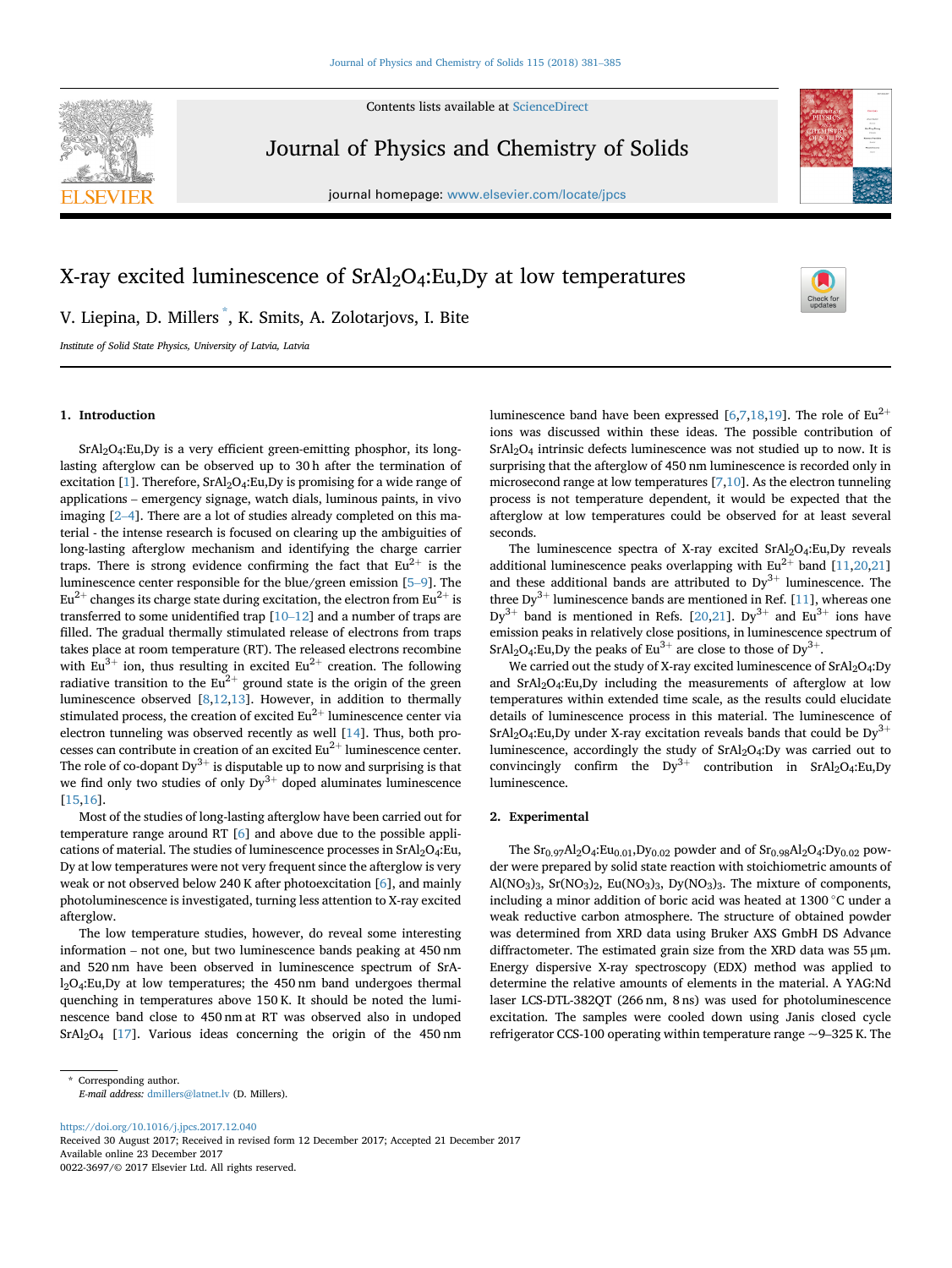Lake Shore 331 Temperature controller was used for temperature control as well as for sample heating (6 deg/min) during thermally stimulated luminescence (TSL) measurements up to 320 K. A self-made heating Lake Shore 331 Temperature controller was used for temperature control<br>as well as for sample heating (6 deg/min) during thermally stimulated<br>luminescence (TSL) measurements up to 320 K. A self-made heating<br>equipment was us nescence spectra were recorded using Andor Shamrock B303-I spectrometer. The integration time was set 1 m s for each spectrum recording. It is known that the filling of traps under UV excitation depends on both, the wavelength and temperature [[6](#page-4-0)], indicating the energy necessary for the migration of charge carriers. Therefore, for successful trap filling at<br>low temperature, the samples were irradiated by X-rays. The excitation<br>source was X-ray tube with W target. The voltage of tube can be varied<br>with low temperature, the samples were irradiated by X-rays. The excitation source was X-ray tube with W target. The voltage of tube can be varied variable X-ray energy and intensity.

## 3. Results and discussion

#### 3.1. Sample characteristics

The EDX measurements for sample  $Sr_{(1-x-y)}Al_2O_4:Eu_x, Dy_y$  shows that the relative amounts of cations are: 0,927 Sr, 0,014 Eu and 0,036 Dy, and in sample  $Sr_{(1-v)}Al_2O_4:Dy_v - 0.95 Sr$ , and 0.049 Dy. Besides these dopants, a trace amount of Zr seems to be present in the material, possibly it appears because transient metals are usual impurities of AlO<sub>3</sub>.

The XRD patterns of  $SrAl<sub>2</sub>O<sub>4</sub>:Eu,Dy$  and  $SrAl<sub>2</sub>O<sub>4</sub>:Dy$  powders are shown in Fig. 1. Comparison of these XRD patterns with data from International Center for Diffraction Data (ICDD) Inorganic Crystal Structure Database [00-034-0379] confirms the dominant phase of both samples is monoclinic SrAl<sub>2</sub>O<sub>4</sub>, however a minor admixture of  $Sr<sub>3</sub>Al<sub>2</sub>O<sub>6</sub>$ phase is detected. The estimated contribution of  $Sr<sub>3</sub>Al<sub>2</sub>O<sub>6</sub>$  phase is close to 10% for sample SrAl2O4:Eu,Dy and less than 5% for sample SrAl<sub>2</sub>O<sub>4</sub>:Dy.

We measured the photoluminescence spectrum of the SrAl2O4: Eu, Dy and the position of  $Eu^{2+}$  luminescence band at room temperature (RT) for our sample is 526 nm and it is in agreement with  $SrAl<sub>2</sub>O<sub>4</sub>:Eu,Dy$ luminescence described in a number of papers, thus the dominant luminescent properties of these samples can be attributed to the dopants in SrAl2O4 monoclinic phase.

## 3.2. Luminescence of SrAl<sub>2</sub>O<sub>4</sub>:Dy.

First, we carried out the study of the strontium aluminate doped only with Dy to confirm the origin of emission line groups in SrAl<sub>2</sub>O<sub>4</sub>:Eu, Dy. The emission spectrum of  $SrAl<sub>2</sub>O<sub>4</sub>:Dy$  sample under X-ray excitation is in Fig. 2.



Fig. 2. Luminescence spectrum of  $SrAl<sub>2</sub>O<sub>4</sub>:Dy$  sample at 10 K.

There are four luminescence bands centered at  $\sim$ 483 nm, 576 nm 664 nm and 754 nm. The positions of these emission bands are close to those described in Refs. [\[16](#page-4-0),[20](#page-4-0)]. Nevertheless, the shapes of bands differ of those described in Ref. [\[16](#page-4-0)], where the luminescence bands are simple, but in our study the luminescence band shapes reveal a possible contribution from closely located and partially overlapping lines. These lines are barely resolved at RT, hence the spectrum was recorded at 10 K. The spectrum for more intense band at  $\sim$  576 nm in higher resolution is shown in inset in Fig. 2, and it reveals a group of emission lines. Since the interaction of  $Dy^{3+}$  with host matrix is weak [[22\]](#page-4-0) the luminescence spectra of  $Dy^{3+}$  ion should be similar in a number of materials and the spectrum can be compared with luminescence of  $Dy^{3+}$  in YAG:Dy [\[22](#page-4-0)] and GdAlO<sub>3</sub>:Dy [\[23](#page-4-0)]. In these spectra, the sets of overlapping  $Dy^{3+}$ spectra of Dy<sup>3+</sup> ion should be similar in a number of materials and the spectrum can be compared with luminescence of Dy<sup>3+</sup> in YAG:Dy [22] and GdAlO<sub>3</sub>:Dy [23]. In these spectra, the sets of overlapping Dy<sup>3+</sup> emission tensity band at 677 nm and this is very close to that observed in present study. Based on that, we conclude that the  $SrAl<sub>2</sub>O<sub>4</sub>:Dy$  under X-ray excitation exhibits only  $Dy^{3+}$  luminescence.

It is worth noting the intensity of  $Dy^{3+}$  luminescence at RT is more than twice of that at 10 K ([Fig. 3\)](#page-2-0), indicating that at 10 K only a fraction of X-ray generated electrons and holes undergoes recombination at  $Dy^{3+}$ . It can be assumed, that the other fraction of charge carriers are trapped at defects, for confirmation the measurements of TSL were conducted. The TSL glow curve of  $SrAl<sub>2</sub>O<sub>4</sub>:Dy$  is presented in [Fig. 4](#page-2-0) and three major glow peaks are observed at 110 K, 270 K and 532 K.



Fig. 1. XRD pattern of SrAl2O4:Eu, Dy (a) and SrAl2O4: Dy (b) sample.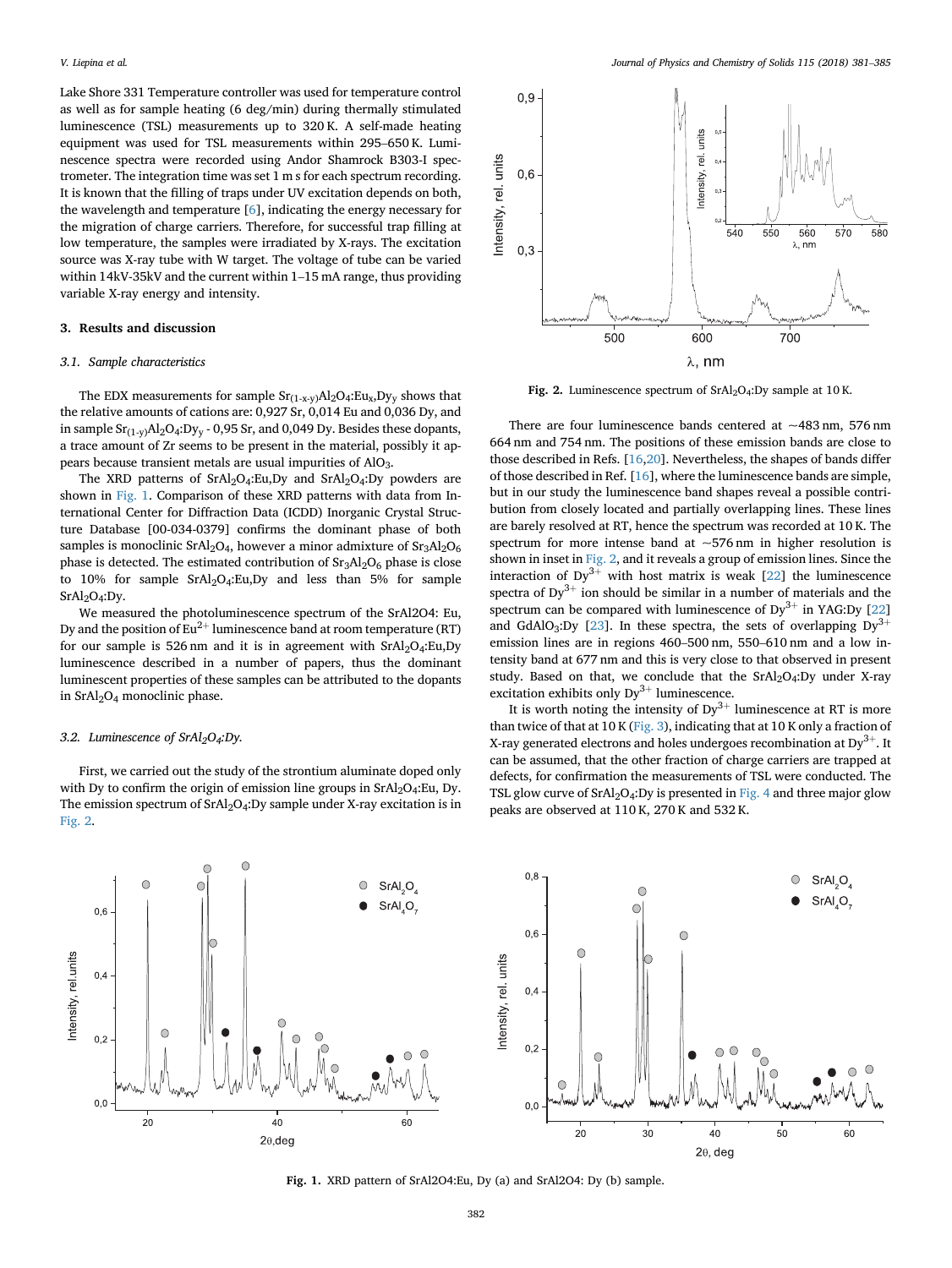<span id="page-2-0"></span>

Fig. 3. Spectra of  $SrAl<sub>2</sub>O<sub>4</sub>$  under excitation in 10 K and room temperature and the spectrum during TSL measurement.



The luminescence spectra in all the glow peaks coincide with the emission spectrum under X-ray excitation at 10 K (Fig. 3), meaning that only  $Dy^{3+}$  luminescence bands were observed in TSL without the contribution from any other luminescence. There is one more thing in the TSL spectrum that requires clarification - the low temperature part of the measurement, where gradual decrease in the glow intensity is observed is not an additional TSL maximum in the low temperature range, but coincides well with the afterglow decay of glow intensity in time, that is discussed below. Therefore, we can assume there are no shallow traps, not an additional TSL maximum in the low temperature range incides well with the afterglow decay of glow intensity in til discussed below. Therefore, we can assume there are no shale which release charges within the temper

Another finding at 10 K temperature is the afterglow of this material at 576 nm (the more intense lines of  $Dy^{3+}$  luminescence). The afterglow intensity as well as its decay kinetics are excitation duration time dependent, as it can be seen in Fig. 5. The afterglow decay kinetics are not simple exponential functions, as it is seen in the inset of Fig. 5.

The afterglow decay dependence on excitation time is additional evidence to the fact that during excitation accumulation of trapped charges takes place. The afterglow of several minutes at 10 K is not due to thermal release of charge carriers from traps, as discussed beforehand. Therefore, the origin of this afterglow is the excited  $Dy^{3+}$  creation via electron tunneling. The TSL and afterglow are strong evidences that under X-ray irradiation the  $Dy^{3+}$  ions undergo a charge state change. It



Fig. 5. The Dy<sup>3+</sup> afterglow decay for different excitation time intervals. Inset - afterglow decay in logarithmic scale.

should be pointed out that in the study of  $SrAl<sub>2</sub>O<sub>4</sub>$ : Eu, Dy under X-ray irradiation at 120 K the change of  $Eu^{2+}$  charge was observed, not any change of  $Dy^{3+}$  charge [[11\]](#page-4-0).

#### 3.3. Luminescence of SrAl2O4:Eu,Dy

We recorded the luminescence spectra of  $SrA<sub>12</sub>O<sub>4</sub>$ : Eu, Dy under excitation and during TSL measurement as well as the afterglow spectra. The luminescence spectra of sample SrAl2O4:Eu,Dy at RT after different excitation time are shown in Fig. 6. The spectra reveal the intense  $Eu^{2+}$ luminescence band peaking at 526 nm, and three  $Dy^{3+}$  luminescence bands peaking at 576 nm, 664 nm, 754 nm. The Dy lines are not visible in photoluminescence spectrum. The  $Dy^{3+}$  band peaking at 483 nm is not resolved due to overlapping with intense wide  $Eu^{2+}$  luminescence band. The shape of the spectrum changes during excitation and this could be due to gradual filling of traps by charge carriers. The luminescence intensity dependence on excitation time for several excitation intensities of X-Ray were recorded at RT and was observed that luminescence intensity saturation is delayed relative to the beginning of excitation [\(Fig. 7](#page-3-0)).

The similar luminescence intensity rise at RT was observed under UV excitation [[6](#page-4-0)] as well as under X-ray excitation [[11\]](#page-4-0) and is explained as the thermally stimulated charge migration [[6,11](#page-4-0)].



Fig. 6. Luminescence spectra of  $SrAl<sub>2</sub>O<sub>4</sub>:Eu,Dy$  for different excitation dura-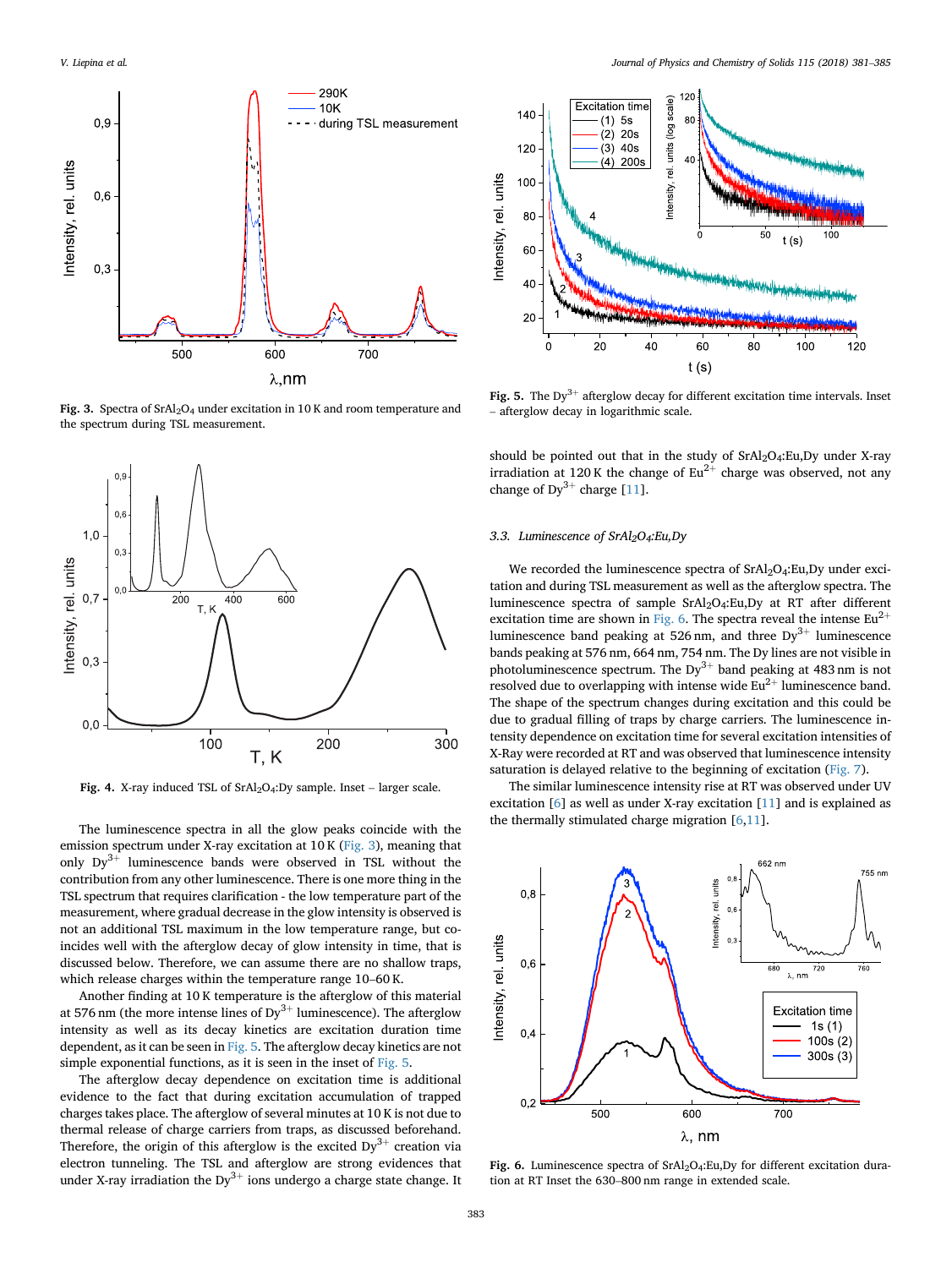<span id="page-3-0"></span>

Fig. 7. The luminescence intensity at 526 nm dependence on excitation time at RT with different excitation energies with X-Ray and laser.

The analysis of luminescence spectra in [Fig. 6](#page-2-0) allowed to estimate that the changes of  $Dy^{3+}$  luminescence intensity during excitation are opposite to that observed for  $Eu^{2+}$  luminescence. The reason of this change yet unclear and additional investigation is necessary.<br>The spectra of X-ray and laser excited luminescence of SrAl<sub>2</sub>O4:Eu,Dy at low temperature ar unclear and additional investigation is necessary.

The spectra of X-ray and laser excited luminescence of SrAl<sub>2</sub>O<sub>4</sub>:Eu,Dy  $Dy^{3+}$  and Eu<sup>2+</sup> luminescence is observed, whereas in photoluminescence at low temperature are compared in Fig. 8. Under X-ray excitation both – Dy<sup>3+</sup> and Eu<sup>2+</sup> luminescence is observed, whereas in photoluminescence spectrum only the well known Eu<sup>2+</sup> broad band is visible – and it is the same as under X-ray excitation. The SrAl<sub>2</sub>O<sub>4</sub>:Eu,Dy was excited by X-ray for 10 min at 10 K and the afterglow spectra were recorded for different delay after X-ray termination (Fig. 9).These spectra reveals the same bands as spectrum under X-ray excitation. What is notable is that the afterglow of 455 nm blue band was observed in time range significantly exceeding microseconds in contrast to that observed in Refs. [[7,8\]](#page-4-0). Also, the normalized afterglow spectra coincide well showing the decay rate of all luminescence bands was the same. There are two versions that could explain the same decay rate of all luminescence bands: (I) the luminescence decay is limited by the rate of thermally activated charge carrier release from some shallow traps; (II) the rare earth ions  $Eu^{2+}$  and  $Dy^{3+}$ luminescence in  $SrA<sub>2</sub>O<sub>4</sub>$  is associated with similar defects which act as electron traps and excited  $Eu^{2+}$  and  $Dy^{3+}$  luminescence centers are created via electron tunneling. The verification of first version is simple:



Fig. 8. Photoluminescence and X-ray excited SrAl<sub>2</sub>O<sub>4</sub>:Eu,Dy luminescence spectra.



Fig. 9.  $SrAl<sub>2</sub>O<sub>4</sub>:Eu,Dy$  afterglow spectra at different time delay after X-ray

the TSL of  $SrAl<sub>2</sub>O<sub>4</sub>:Eu,Dy$  sample irradiated by X-ray at 10 K can show if there is a glow peak close to 10 K. Therefore, the TSL curve and spectra in the glow peaks were recorded (Fig. 10).

The thermally stimulated glow curves, if we compare the SrAl2O4:Eu,Dy and SrAl2O4:Dy sample, differ considerably (see [Figs. 4 and](#page-2-0) [10\)](#page-2-0). The TSL peak at  $\sim$ 110 K was observed in SrAl<sub>2</sub>O<sub>4</sub>:Dy as well as in undoped SrAl2O4, therefore it can be attributed to intrinsic defects. The  $12Q_4$ :Eu,Dy and SrAl<sub>2</sub>O<sub>4</sub>:Dy sample, differ considerably (see Figs. 4 and 10). The TSL peak at  $\sim$ 110 K was observed in SrAl<sub>2</sub>O<sub>4</sub>:Dy as well as in undoped SrAl<sub>2</sub>O<sub>4</sub>, therefore it can be attributed to intrinsic de peak at 60 K and the traps responsible for TSL peak at  $\sim$  140 K and for peak slightly above room temperature. The latter overlaps with the peak in  $SrAl<sub>2</sub>O<sub>4</sub>$ : Dy slightly below room temperature. The glow curve in Fig. 10 shows low intensity peak between strong peaks at 60 K and 140 K, this peak position seems close to those observed at  $\sim$ 110 K in undoped and only Dy doped SrAl<sub>2</sub>O<sub>4</sub>.

It is clear, that the trapping centers, created by rare earth doping distorted tetrahedra of AlO4 - are similar, however not identical due to different Eu<sup>3+</sup> and Dy<sup>4+</sup> ion sizes and differently located energy levels of trapped electrons.<br>It is important to point out that there are no glow peaks within the temperature of 10–40 K – the weak tail of the first lo trapped electrons.

It is important to point out that there are no glow peaks within the peak could be observed above 25 K. This suggests the origin of the afterglow recorded at 10 K can be due to the creation of excited  $Eu^{2+}$  and  $Dy^{3+}$  luminescence centers via electron tunneling. The TSL spectrum of SrAl2O4:Eu,Dy at 50 K is similar to that of afterglow at 10 K. It is generally accepted that during afterglow the excited  $Eu^{2+}$  center is created via  $Eu^{3+}$  recombination with electron [[6](#page-4-0),[18\]](#page-4-0). Therefore, the glow peak at